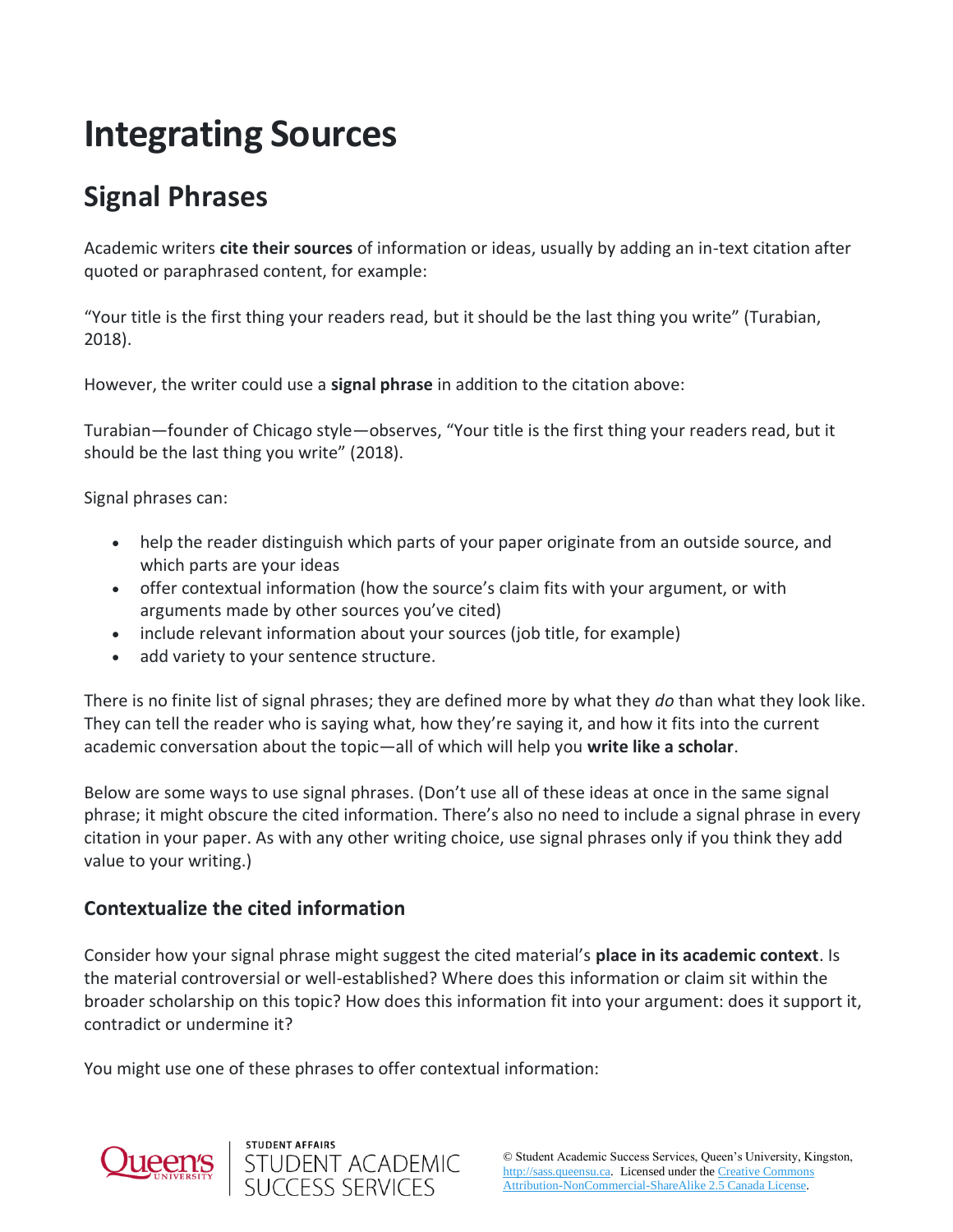- Similarly, da Souza claims…
- In contrast, Roy refutes Iordanou's claim...
- Brandt agrees, noting that…
- A leading voice among scholars who support *x*, Kwame says…
- Duncan-Mcquaig rejects this broadly-accepted interpretation, pointing out that…
- Ibrahim adds to / expands on Taan's work by suggesting that...
- Rossi warns against such a conclusion, however, observing that…

Here are some examples, with the signal phrase in **bold** font:

"**John Gennari's pioneering study of jazz criticism** hints at this point: he emphasizes both the conflation of romanticist folklorism and racial progressivism" (Wells, 2017).

"**Read's classic report** (50) described a method of measuring ventilatory responses to CO2 in subjects rebreathing from a bag of known PCO2 and PO2" (Domnik, Turcotte, Yuen, Iscoe & Fisher, 2013).

"**[Peters'] exploration was written in the heyday of Kohlbergianism, when** exclusive emphasis was still put on reason over habit, form over content, in moral coaching" (Kristjánsson, 2006).

**In the sciences, quotations are rarely used**; instead, writers more typically paraphrase or summarize relevant information and then cite it. However, you can still contextualize the paraphrased information. **In the example below**, authors Domnik et al **lend context** (i.e., that previous scholarship did not assign as much importance to the role of certain biochemical interactions as current scholarship tends to) to paraphrased information shared in an earlier sentence. Note that this contextual information **is itself cited**, because it is not common knowledge:

"However, interactions between central and peripheral chemoreceptors **may be of greater importance than heretofore believed** in controlling the ventilatory response to CO2 (3, 15)." (Domnik et al, 2013).

Later in the same article, Domnik et al **contextualize their own findings in the broader literature of their field**, citing a source whose findings are inconsistent with theirs, and suggesting an explanation for the inconsistency:

"This [finding] **differs from our analysis** showing normally distributed values of threshold and sensitivity in the study of Slessarev et al. (55). **Their data were obtained from** Caucasian men, **whereas our subjects included** male and female students of various ethnic backgrounds and athletic conditioning levels…" (Domnik et al, 2013).

#### **Contextualize the cited author**

Use a signal phrase to share **brief**, **relevant** information about the author you're citing. This information can help establish or undermine the source's credibility. Consider:

• the author's job title or role (e.g., scholar, researcher, journalist, research participant, Minister of the Environment, Speaker of the House, bank CEO, shareholder, donor, etc.).



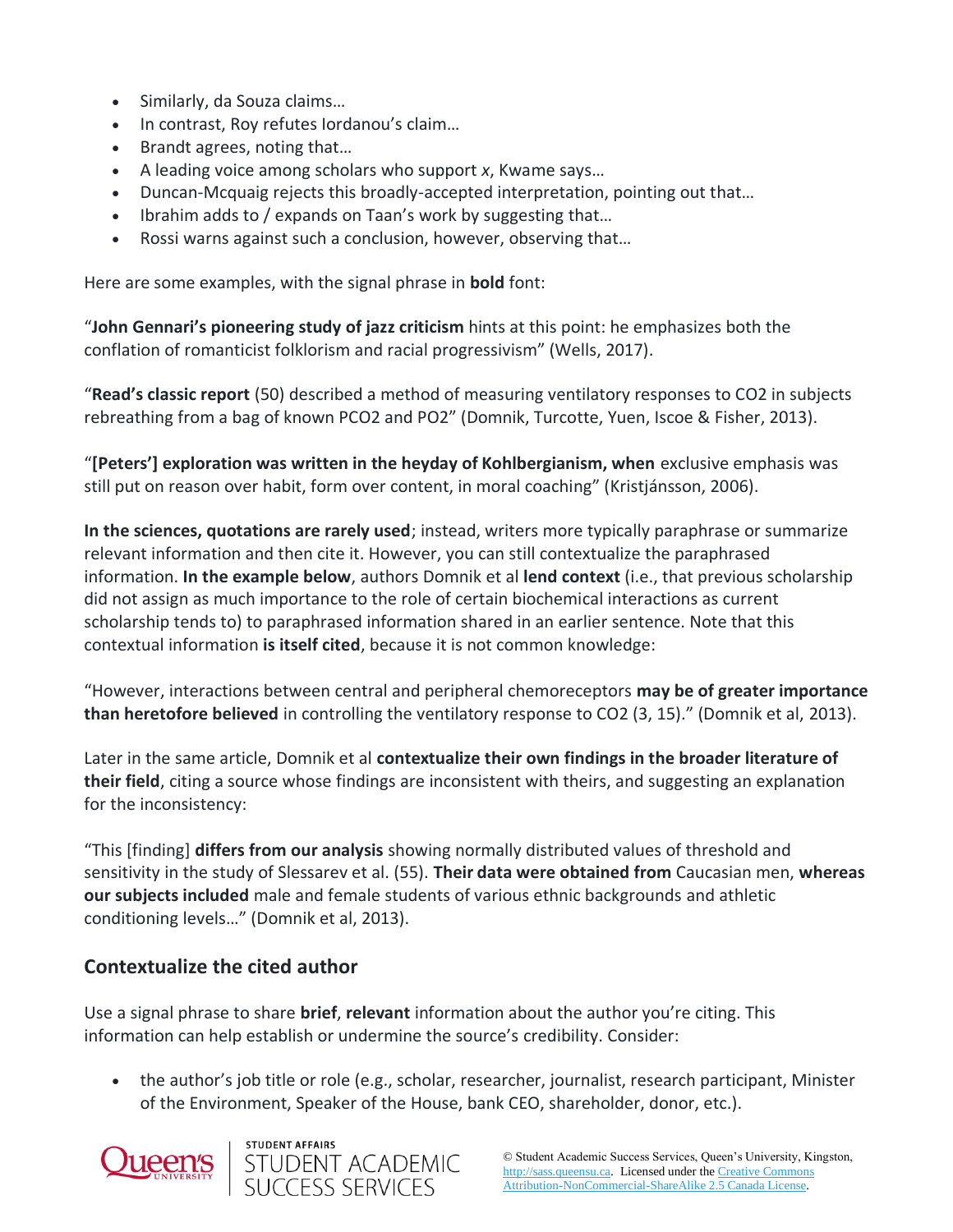- the author's currency (how recent is this source's information: decades old, or from last year?). Depending on the context, it might be very helpful to your reader to know that you are citing a contemporary of a century-old historical event, or a current researcher.
- the professional / academic status of your source (is the source a founder of the field, a new scholarly challenger, a professional or academic "outsider"?).

"This was the time when **the eminent philosopher of education R.S. Peters** coined the phrase 'the paradox of moral education . . . '" (Kristjánsson, 2006)

"A notable contribution to this transnational genealogy of anti-colonial Calibans is that of **the Portuguese sociologist Boaventura de Sousa Santos**, with his version of a Portuguese "Calibanised Prospero", **famously developed** in . . ." (Martins, 2013).

#### **Add variety to your sentence structure**

Signal phrases offer you an opportunity to write a sentence with a different structure or rhythm from your own typical style, lending variety and interest to your writing. For example, try placing a signal phrase in the middle of a sentence, particularly if there is a natural break and this placement lends emphasis to the point you are making:

"Your title is the first thing your readers read," Turabian observes, "but it should be the last thing you write" (2018).

"I am moved by my love for human life," **writes Maracle,** "by the firm conviction that all the world / must stop the butchery, stop the slaughter" (Maracle, 2000).

You might also write a signal phrase that is so full of information that it changes the balance or rhythm of the sentence. For example, here is the original:

"**Peters deserves credit for his insistence that** these paradoxes – or, as he understood it, 'the paradox of moral education' – are resolvable" (Kristjánsson 2006).

If you removed the signal phrase from the original above to create the sentence below, the sentence would not only lose some of its meaning; it would also have a completely different rhythm and balance; try reading both out loud.

Peters insists that 'the paradox of moral education' is resolvable.

There is no "correct" or "better" way of the two options; as a writer, you must judge for yourself which serves your writing purpose best.

#### **Choose suitable signal verbs**

Choosing the right verb can tell the reader a lot about the tone and strength of the source's claim. If you are not sure which verb to choose, consider your intention in citing a particular source; the



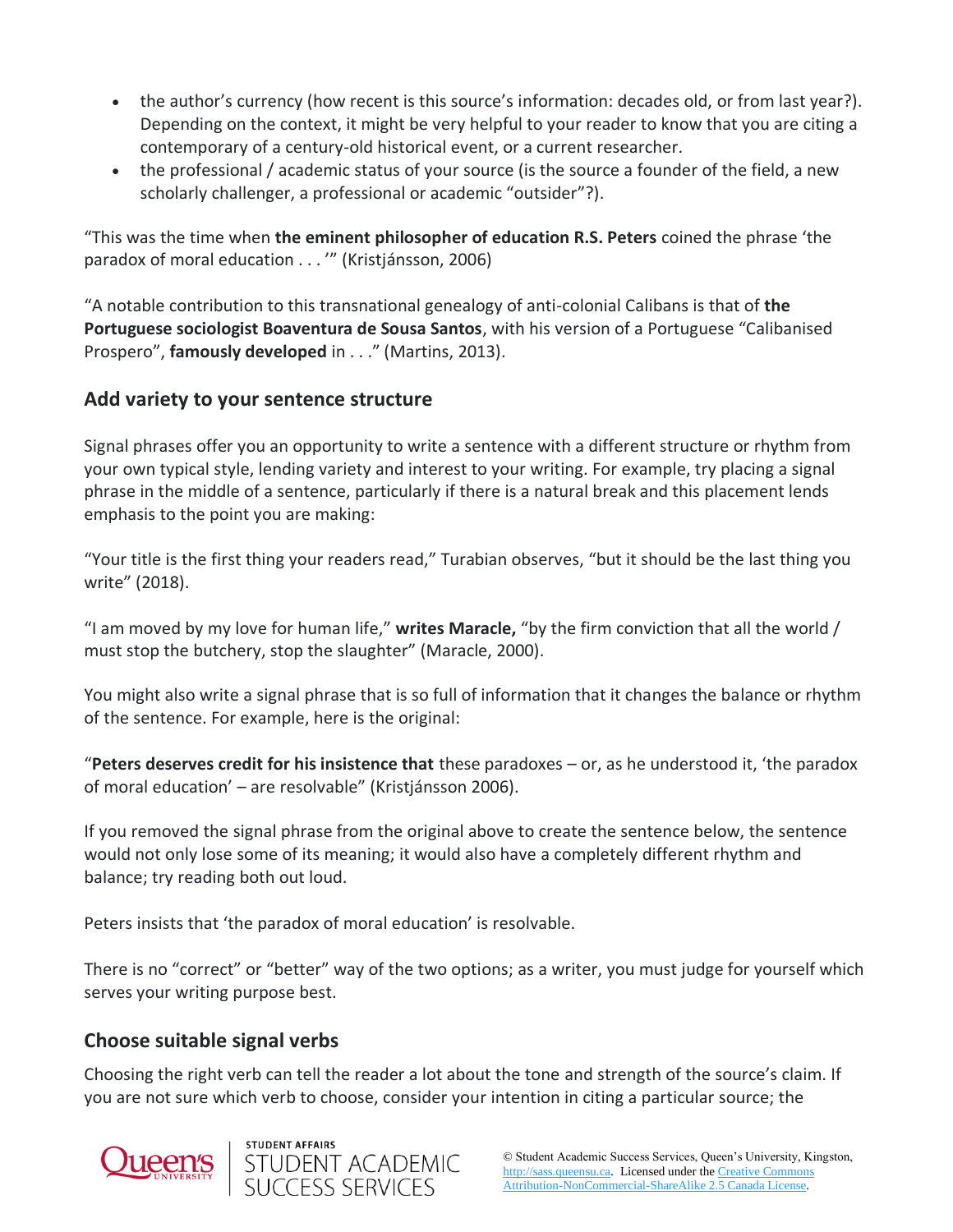source's tone and strength of claim; and how the source's content fits into your own argument. Here are some possible verbs:

| responds | disputes | concedes     | recognizes | contends    | proposes     |
|----------|----------|--------------|------------|-------------|--------------|
| argues   | suggests | proposes     | juxtaposes | emphasizes  | describes    |
| proposes | implies  | hypothesizes | agrees     | underscores | demonstrates |
| asserts  | reports  | compares     | criticizes | highlights  | comments     |
| states   | notes    | contrasts    | analyzes   | illustrates | points out   |
| surmises | writes   | endorses     | grants     | admits      | acknowledges |

#### **A final note:**

To follow academic integrity principles, always ensure you **accurately represent your sources and their content;** never use a signal phrase or punctuation such as ellipses to manipulate the meaning or context of quoted, paraphrased, or summarized material.

### **Paraphrasing**

Paraphrasing is the art of expressing someone else's idea or information in your *own* words (you *must* still cite the original source). A paraphrase of someone's work usually offers more detail than a summary of the same information, and is often, but not always, more concise than the original.

Of all the skills required by scholarship, good paraphrasing is one of the most essential. Here are some rules of thumb:

- Paraphrase *more*; quote *less*.
- Paraphrase to explain a point from a source.

STUDENT AFFAIRS

- Use your own words and use your own sentence structure.
- *Really* good paraphrases are structured to show how the source's point is connected to yours.

#### **Metaphrase vs. Paraphrase**

If you keep the original sentence structure and simply replace some terms with synonyms, even if you cite the source, it's plagiarism by metaphrase. Paraphrase by writing the idea in your own words and in a new sentence structure. For example,

• **original** Three different but complementary versions of the questionnaire were developed.

STUDENT ACADEMIC<br>SUCCESS SERVICES

• **metaphrase**

Three unlike but compatible kinds of the questionnaire were produced.

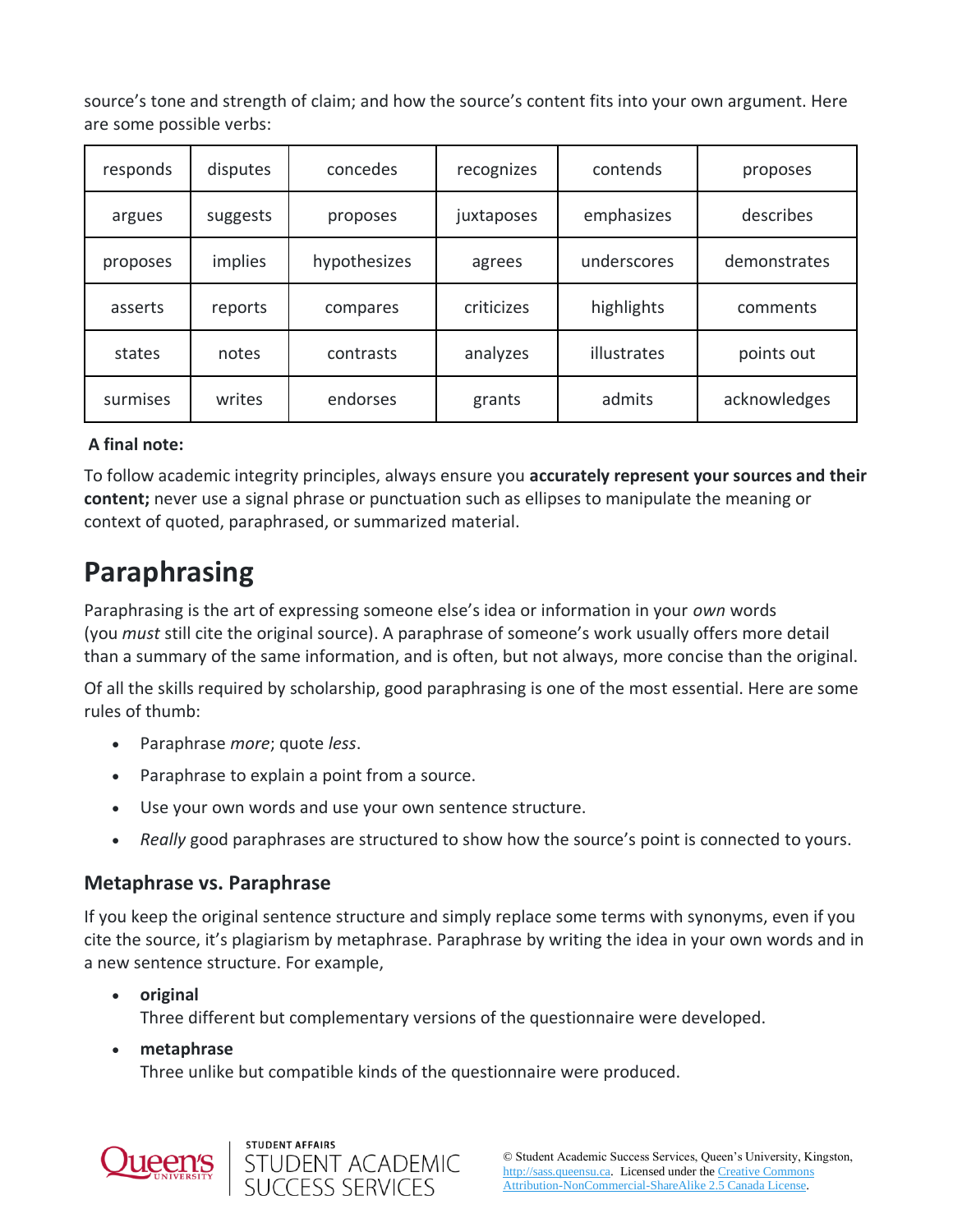#### • **paraphrase**

The investigators created three related questionnaires.

A valid paraphrase must do more than change/reorder the author's words. **Metaphrasing is plagiarism!**

#### **To Paraphrase Properly…**

Set the original source aside as you are writing your paraphrase.

- Once you've set aside the original, write the main point of what you just read. Write it as though you're telling it to someone who needs the information but has a bus to catch in two minutes.
- Go back to the original again to see if your paraphrase captures its main point.
- If not, set the source aside and try again.
- Check your final version against the original after writing it in your own words to ensure that the *meaning* of the original passage remains intact, but that you haven't metaphrased.
- If you use any key phrases or unique wording from the original author, place these in quotation marks.
- Always include a citation!

#### **Example**

#### **Source text**

Nowaczyk, Santos, and Patton (1998) assessed student perceptions of PPT use in an introductory behavioural statistics course and found that **students** reported at both the midterm and final exams that they **preferred PPT** to help them understand the course material. **However**, at the final exam, students reported that they favoured the traditional lecture format for enhancing actual classroom interaction among students and the instructor. The last finding, along with other research, indicates that PPT may at a minimum have a neutral effect on classroom interaction and may potentially even deter classroom interactions by **minimizing classroom spontaneity** (Murphy, 2002) and hindering deeper discussions of material (Cyphert, 2004; Hanft, 2003; McDonald, 2004).

#### **Paraphrased text**

*Although university students see PPT as beneficial to their understanding of material, research suggests that PPT might limit impromptu discussions in the classroom (Nowaczyk, Santos, & Patton, 1998).*

#### **"Why do I need to know how to paraphrase and summarize information? Can't readers just go to my source if they want to know more about it?"**

**No.** Here's why:

- Whatever you're telling the reader about someone else's idea is useful only insofar as it relates to your point.
- The reader only needs to understand the idea you're working with, not its details.
- If you give the reader too much of what others say, the reader will lose sight of your ideas.



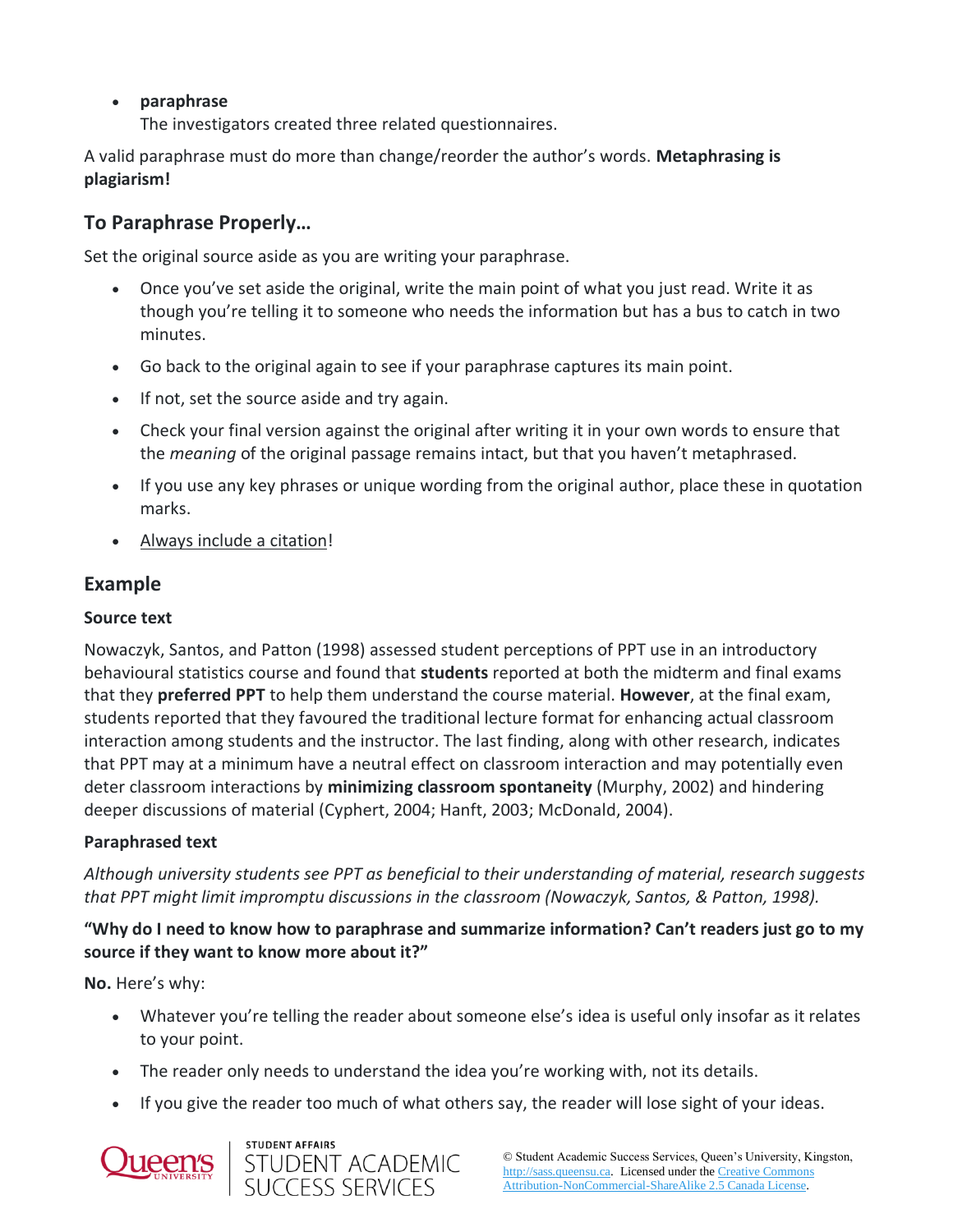• Think **illustration**, not **reiteration**.

# **Quoting**

Quoting—using a cited source's *exact* words in your writing—is an important strategy in academic writing. Quoted content strengthens your argument as evidence, shows your readers how your work fits into current research and indicates the sources you've read to develop your thinking. Knowing why, when, and how to quote is critical to good scholarship.

Academic writers quote from sources to serve **specific purposes**, i.e., to:

- support their argument using specific words as evidence
- use—ethically—another writer's unique phrasing
- draw attention to a source's authority or importance
- accurately and fairly represent content with which they disagree
- add interest and variety to their writing (sometimes)
- offer context for their argument (often better done by **paraphrasing**).

Remember that quoting is **not enough** to sustain an argument. Quote to **support** your claims, **not to substitute** for your own thinking and ideas in a paper. You must develop your own analysis and interpretation, make connections among points, and share your own insights.

#### **Some guiding principles for quoting**

- In the Canadian academic context, it is expected that if you quote (or paraphrase, or summarize) a source, you have **read** the whole source.
- **Quote only** when it serves a purpose (see list above); **otherwise**, summarize or **paraphrase**.
- Some **disciplines** (the humanities in particular) rely more heavily on quotations because of the nature of their research and analysis; others (the social sciences and sciences) paraphrase or summarize more. **Learn the source conventions of your discipline.**
- **Represent** your sourced content's meaning and context accurately and use the original wording *exactly* (see below for exceptions).
- Ensure your sources are **scholarly**, i.e., acceptable by academic standards. The Queen's University Library **[guides](https://guides.library.queensu.ca/introduction-research/evaluating-sources)** are helpful in evaluating sources.
- **Always cite your sources**, regardless of the source of the quote: a scholarly article or book, a film, a website, a conversation or another medium.
- Use the **[style guide](https://www.library.queensu.ca/help-services/citing-sources)** (MLA, APA, Chicago, etc.) recommended by your professor / used in your discipline to learn how to cite quotations properly. List all of your sources in the bibliography or reference list at the end of your paper. Another helpful resource on formatting quotations: the Editors' Association of Canada's book, *Editing Canadian English (2015).*



STUDENT AFFAIRS

STUDENT ACADEMIC<br>SUCCESS SERVICES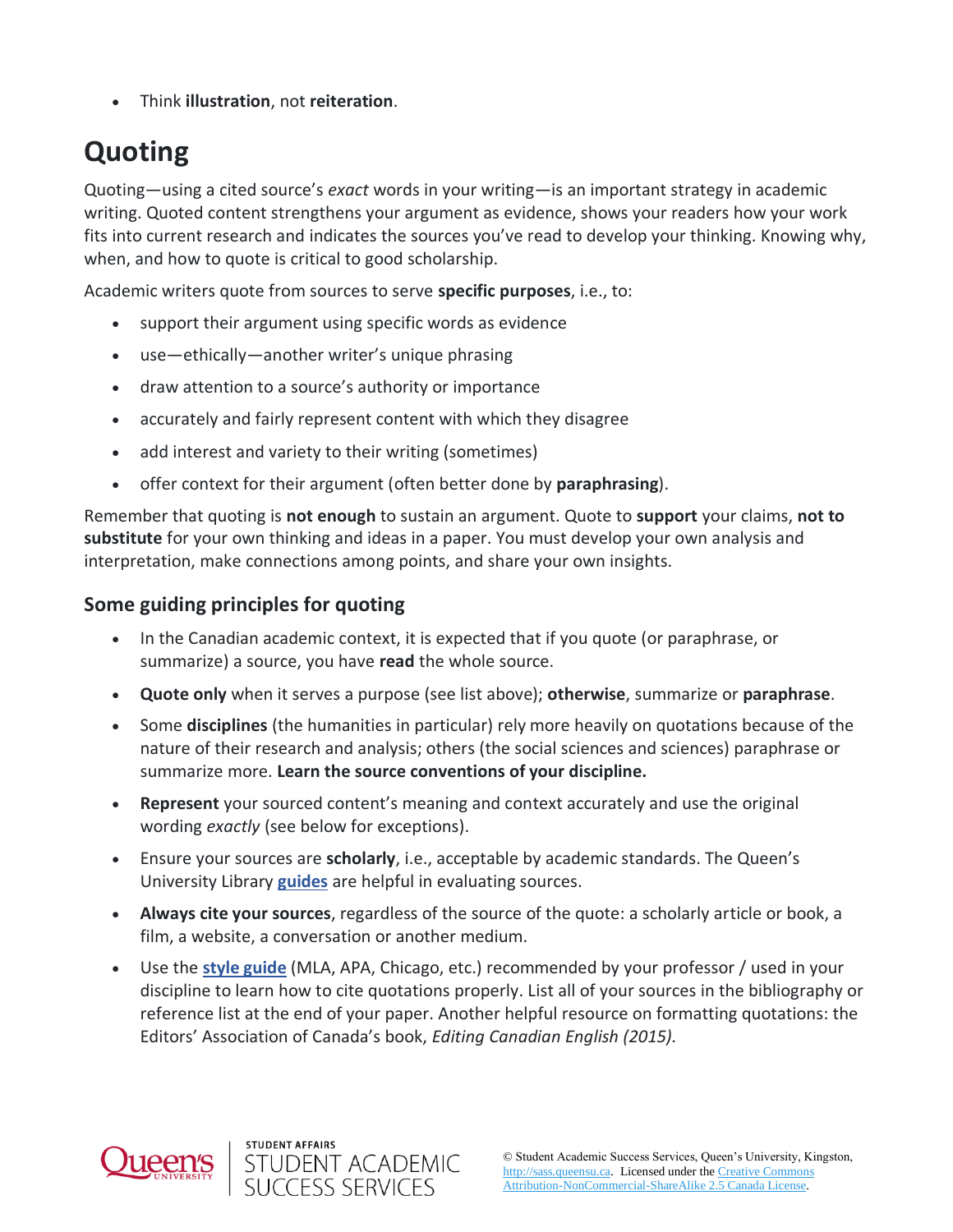- **Don't drown out your own ideas** by quoting too extensively from other sources. Your voice should be clear, and your argument your own; curate your sources to support it rather than obscure it.
- **Lend context to your quote**; don't just drop it into a paragraph and assume the reader knows why you've chosen it or how it supports your argument (see below). Consider the quoted content from the reader's perspective: should you state when, where, or under what circumstances it was said or written, or share information about its speaker / author?

#### **Integrate quotations into your writing**

- It's less common to see quoted content as the first or last sentence in a paragraph; these sentences are usually reserved, respectively, for introducing the main idea of the paragraph, and analysing the quoted evidence to link it to the paper's broader argument.
- Use **signal phrases** to contextualize your quoted content and its source.
- It is acceptable to occasionally **change quoted content** for the sake of clarity and consistency for example, when the grammatical structure of the quoted content doesn't match that of your sentence, when the quoted content includes an error, or when a word, name, or event needs clarification. However, you must make it clear to the reader which changes you've made; see our resource on **ellipses and brackets** to learn **how to omit or add content**.
- Consider using an introductory phrase before the quoted content to briefly indicate how it is relevant to the point you are making. For example:

*Domnik's work suggests that this area of research would benefit from a greater diversity of study participants: "this [finding] differs from our analysis . . . . Their data were obtained from Caucasian men, whereas our subjects included male and female students of various ethnic backgrounds and athletic conditioning levels"* (Domnik et al, 2013).

• **After** the quotation, offer **your analysis** of the quoted material and its significance to your argument. Your analysis should help your reader understand why you chose to include the quoted content, and how it illuminates your thinking. For example:

> *"Wagamese, a talented oral story-teller as well as a writer, often begins his storytelling circles with the same words; he says, 'There was once, for all of us, a fire in the night . . . To talk, to tell our stories, to teach each other, is as necessary to our growth as water. We're all storytellers. We always were. But most of us have forgotten that . . .' By encouraging listeners and readers to think about and, ideally, reconstruct and thereby 'own' their stories, Wagamese's novels remind us of the transformative power of narrative, as it cuts across cultural boundaries and histories"* (Schorcht, B., & Wagamese, R., 2008).

#### **Format quotations**

Each discipline or **[style guide](https://www.library.queensu.ca/help-services/citing-sources)** (MLA, APA, Chicago, etc.) has its own particular rules to follow; follow your style guide's recommendations carefully, and don't assume that quotations in a Sociology paper take the same format as those in an English Literature essay. Look especially for **variations** in the following:



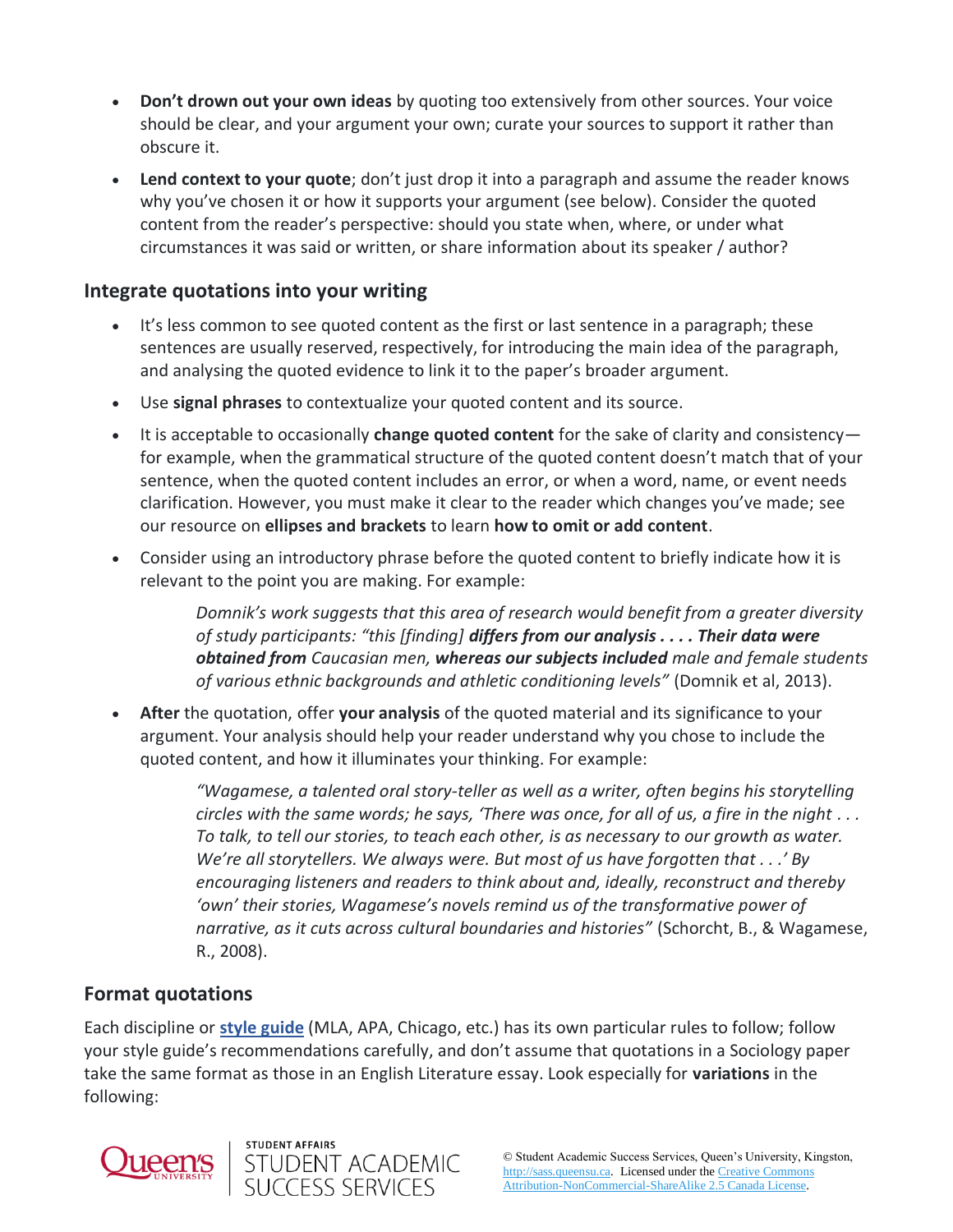- block quotations: how many lines or words should a quotation be for it to be in "block" form?
- punctuation: should it go inside or outside the quotation marks?
- superscript numbers for endnotes or footnotes: where should they be placed?
- in-text citations: what information should be included (author, year, page number)?
- lines from poems or plays: should you use separate lines, or slash marks?

### **Summarizing**

Summarizing a scholarly article, book or section of text means to:

- thoroughly **review, understand** and **select** its main ideas and
- **communicate** them **accurately** but much more **concisely**.

It's important to learn when and how to summarize according to the conventions of your academic discipline. **[Reading](https://wp3-dev.its.queensu.ca/ha/sasswww/resources/reading)** and **[note-taking](https://wp3-dev.its.queensu.ca/ha/sasswww/resources/note-taking)** skills, and a good understanding of **[academic integrity](https://wp3-dev.its.queensu.ca/ha/sasswww/resources/academic-integrity)**, underpin skillful summarizing.

#### **Summarize when you want to:**

- capture a source's **main idea**, not specific words or details
- offer **context** for your argument (**[paraphrasing](https://sass.queensu.ca/onlineresource/topics/integrating-sources/)** is another option)
- show how your ideas fit into current research
- indicate the sources you've read to develop your thinking.

Remember that summarizing others' work is **not enough** to sustain an argument; it is not a **substitute** for your own thinking and ideas in a paper. You must develop your own analysis and interpretation, make connections among points, and share your own insights.

#### **Guidelines for summarizing**

- In the Canadian academic context, it's understood that if you summarize a source, you have **read** the whole source.
- Academic writers in the **humanities** tend to quote; in the **social sciences** and the **sciences,** they tend to paraphrase and summarize.
- Summaries are best used to offer **context and background information**, rather than direct evidence for a point you are making.
- When you take summary notes, focus on the source's **main ideas,** their **relationship** with each other, and their major **supporting points**; you may also want to note important **terms**.
- Ask yourself **why** you choose to include this summary in your paper; how does the original content **relate to your point**? How will it **help your reader** follow your argument?
- Use **your own words**. Summarizing usually involves condensing a long text or a whole article or argument into a much shorter passage, so it is often easier to avoid copying original phrases

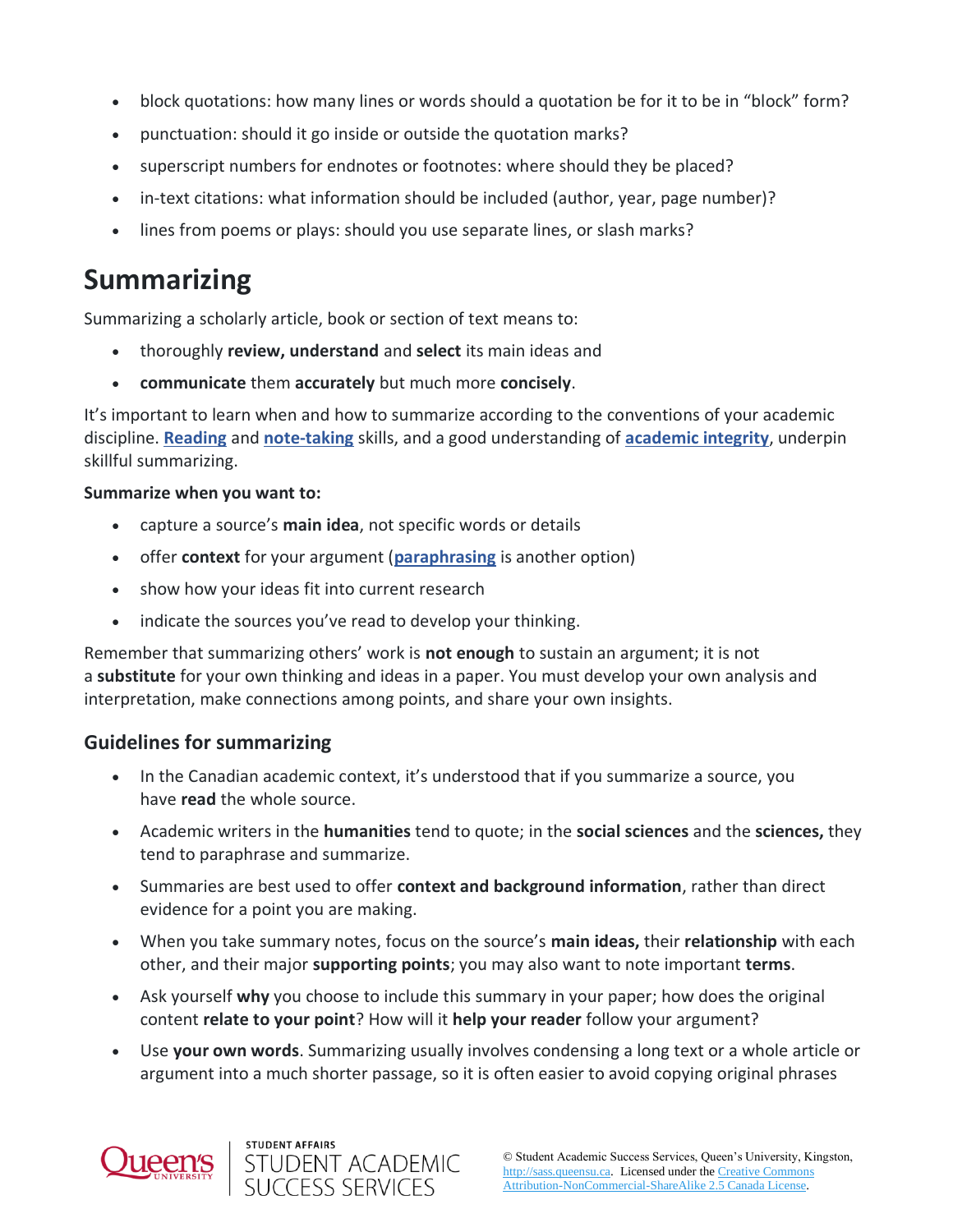when summarizing, compared to paraphrasing, but you must still be careful. Try the strategies outlined in our **[paraphrasing](https://sass.queensu.ca/onlineresource/topics/integrating-sources/)** section.

- **Don't** summarize other sources so much that your voice is absent or your argument obscured.
- Ensure your sources are **scholarly**, i.e., acceptable by academic standards. The Queen's University Library **[guides](https://guides.library.queensu.ca/introduction-research/evaluating-sources)** are helpful in evaluating sources.
- **Always cite your sources**. Use the **[style guide](https://www.library.queensu.ca/help-services/citing-sources)** (MLA, APA, Chicago, etc.) recommended by your professor / used in your discipline to learn how to cite a summary properly. List all of your sources in the bibliography or reference list at the end of your paper.

#### **Represent the original accurately**

- Make sure you thoroughly **understand** the original source before you try to summarize it.
- Take note of the **context** of the original content:
	- o Summarize the main points that lead up to a claim—the source's **evidence and interpretation**—not just the claim itself.
	- o **Don't suggest** that a claim has greater or lesser relevance, importance, or strength than it has in the original source.
	- o Include relevant information about the source's **scope and strength** (is it a study with a small or large sample size? Were the findings significant? To what extent? Were there limitations or errors?).

#### **Integrate summaries into your writing**

- It's less common to see summarized content as the first or last sentence in a paragraph; these sentences are usually reserved, respectively, for introducing the main idea of the paragraph, and analyzing the quoted evidence to link it to the paper's broader argument.
- **Name** the work you are summarizing and its author in your summary; perhaps use a **[signal](https://sass.queensu.ca/onlineresource/topics/integrating-sources/)  [phrase](https://sass.queensu.ca/onlineresource/topics/integrating-sources/)** to do so.
- **After** the summary, briefly explain the significance of the summarized material to your argument. Help your reader understand why you chose to include it and how it illuminates your thinking.

#### **References**

We consulted the following sources while producing this resource. Other sources may offer equally helpful advice on this topic; we encourage you to do your own research.

- American Psychological Association. (2010). Publication Manual of the American Psychological Association (6th ed.). American Psychological Association.
- Booth, W.C., Colomb, G.G., Williams, J.M., Bizup, J., & Fitzgerald, W.T. (2016). The Craft of Research, Fourth Edition. Chicago: University of Chicago Press.